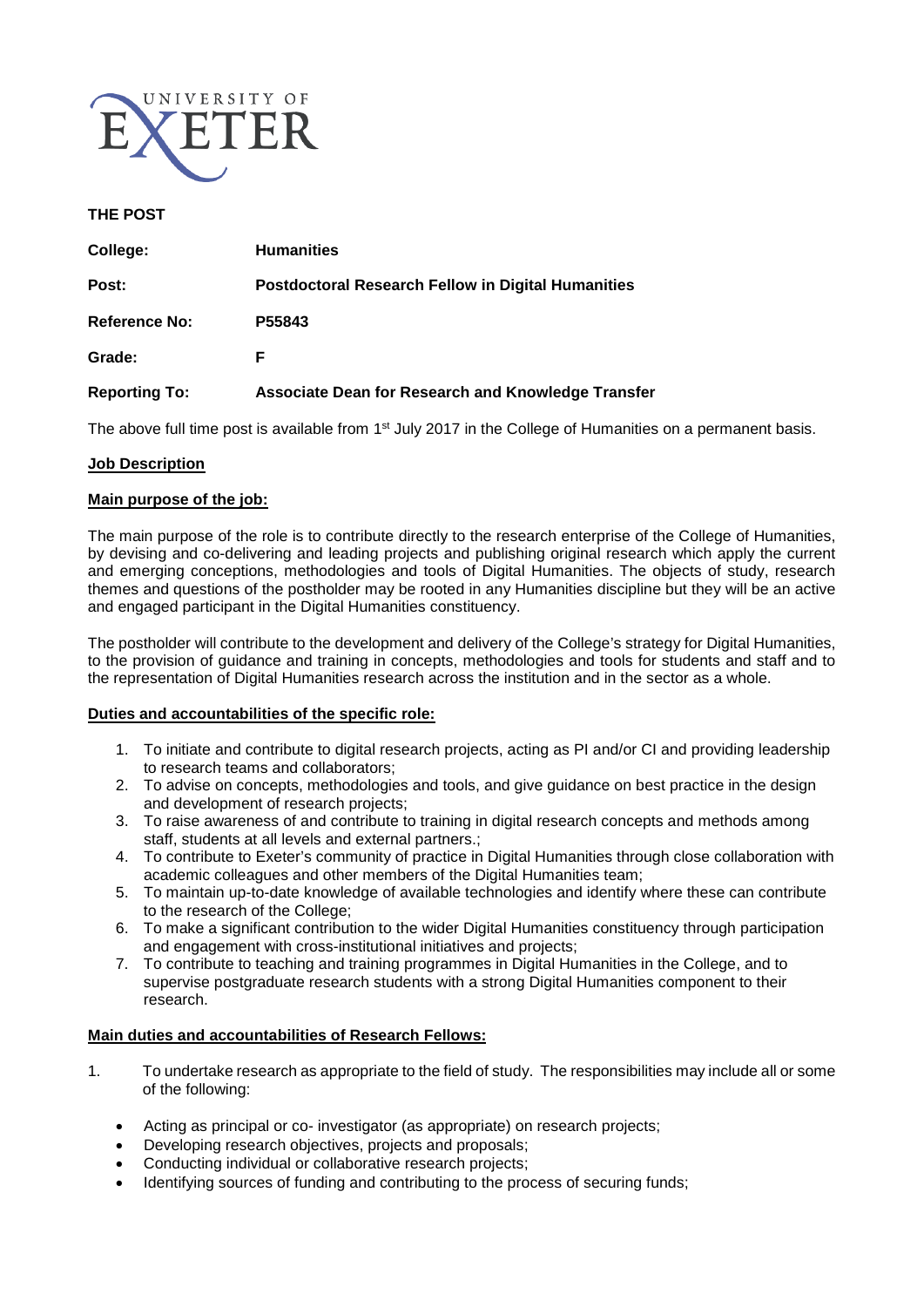- Extending, transforming and applying knowledge acquired from scholarship to research and appropriate external activities;
- Writing or contributing to publications or disseminating research findings using media appropriate to the discipline;
- Making presentations at conferences or exhibiting work in other appropriate events;
- Assessing, interpreting and evaluating outcomes of research;
- Developing new concepts and ideas to extend intellectual understanding;
- Resolving problems of meeting research objectives and deadlines;
- Developing ideas for generating income and promoting research area;
- Developing ideas for application of research outcomes;
- Deciding on /following research programmes and methodologies, often in collaboration with colleagues and sometimes subject to the approval of the head of the research programme on fundamental issues.
- 2. To contribute to teaching and training programmes in the College and to supervise postgraduate research students.
- 3. To act as research team leader including:
	- Mentoring colleagues with less experience and advising on their professional development;
	- Coaching and supporting colleagues in developing their research techniques;
	- Supervising the work of others, for example in research teams or projects;
	- Developing productive working relationships with other members of staff;
	- Co-ordinating the work of colleagues to ensure equitable access to resources and facilities;
	- Dealing with standard problems and help colleagues to resolve their concerns about progress in research;
- 4. To routinely communicate complex and conceptual ideas to those with limited knowledge as well as to peers using high level skills and a range of media and to present the results of research to sponsors and at conferences.
- 5. As determined by the nature of the project and the level of responsibility (i.e. as PI or CI), to plan, coordinate and implement research programme activity including:
	- Managing the use of research resources and ensuring that effective use is made of them;
	- Monitoring and reporting on the use of research budgets;
	- Helping to plan and implement commercial and consultancy activities:
	- Where appropriate, to plan and manage own consultancy assignments.

This job description summarises the main duties and accountabilities of the post and is not comprehensive: the post**-**holder may be required to undertake other duties of similar level and responsibility. Please visit the Human Resources website to view the Research Fellow role profiles.

# **Person Specification**

| Competency                 | <b>Essential</b>                                                                                                                                                                          | <b>Desirable</b>                                                                                                                                     |
|----------------------------|-------------------------------------------------------------------------------------------------------------------------------------------------------------------------------------------|------------------------------------------------------------------------------------------------------------------------------------------------------|
| Attainments/Qualifications | PhD or equivalent<br>qualification/experience in a<br>related field of study.                                                                                                             | Be a nationally recognised<br>authority in the subject area.                                                                                         |
| Skills and Understanding   | Possess sufficient specialist<br>knowledge in the discipline to<br>develop/follow research<br>programmes and methodologies.<br>Record of research output in high<br>quality publications. |                                                                                                                                                      |
| <b>Prior Experience</b>    | Experience of managing research<br>projects and research teams.                                                                                                                           | Experience of undergraduate<br>/postgraduate teaching and<br>supervision.<br>Experience of acting as principal<br>investigator on research projects. |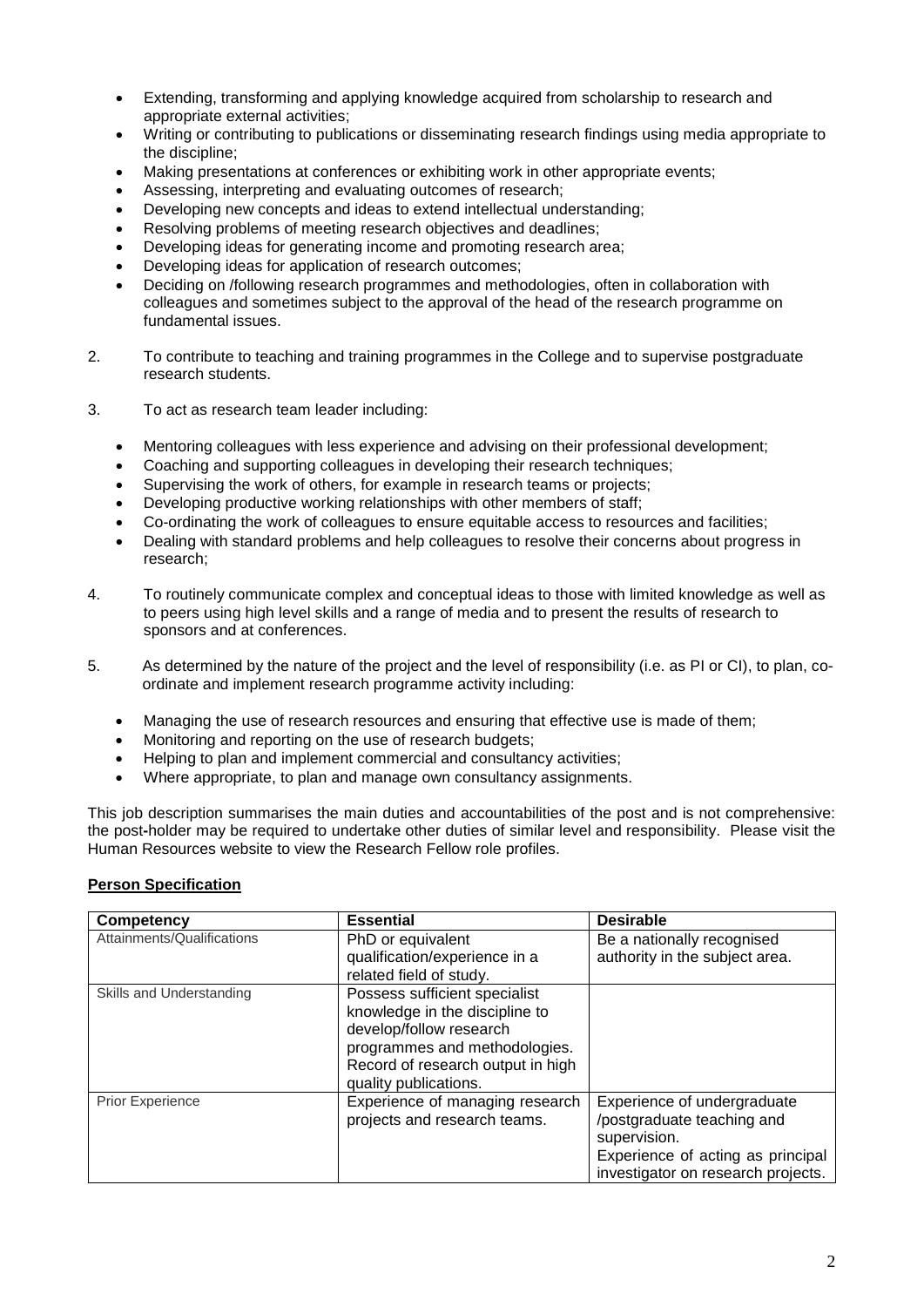| <b>Behavioural Characteristics</b> | Excellent written and verbal<br>communication skills.<br>Able to communicate complex<br>and conceptual ideas to a range<br>of groups.<br>Evidence of the ability to<br>collaborate actively within the<br>Institution and externally to<br>complete research projects and<br>advance thinking.<br>Able to participate in and develop<br>external networks.<br>Able to balance the pressures of | Able to identify sources of<br>funding, generate income, obtain<br>consultancy projects, or build<br>relationships for future activities. |
|------------------------------------|------------------------------------------------------------------------------------------------------------------------------------------------------------------------------------------------------------------------------------------------------------------------------------------------------------------------------------------------------------------------------------------------|-------------------------------------------------------------------------------------------------------------------------------------------|
|                                    |                                                                                                                                                                                                                                                                                                                                                                                                |                                                                                                                                           |
|                                    | research, administrative demands                                                                                                                                                                                                                                                                                                                                                               |                                                                                                                                           |
|                                    | and competing deadlines.                                                                                                                                                                                                                                                                                                                                                                       |                                                                                                                                           |

### **Informal Enquiries**

Before submitting an application you may wish to discuss the post further by contacting Professor James Clark, Associate Dean for Research in Humanities and Chair of the College's Digital Humanities Strategy Group, email: [j.g.clark@exeter.ac.uk](mailto:j.g.clark@exeter.ac.uk) or telephone: (01392) 725684.

### **Additional Information Relating to the Post**

#### **Salary**

The starting salary will be from £33,943 within the Grade F band (£33,943 - £38,183).

An increment will be payable on 1 August each year until the top of the scale is reached (subject to being in post for 6 months and satisfactory performance). The scale will be subject to a cost of living review each year.

### **Hours of work**

Full time appointments are contracted to work a 36.5 hour week, over five days, to suit the requirements of the College, as notified by the College Dean. The hours of part-time staff are specified in the letter of appointment.

# **Annual Leave**

The annual leave entitlement for full-time appointments is 41 days per calendar year (pro rata for part-time appointments). For further information see our website [http://www.admin.ex.ac.uk/personnel/leave.shtml.](http://www.admin.ex.ac.uk/personnel/leave.shtml)

#### **Probationary Period**

The appointment will normally be subject to a probationary period of one year.

#### **References & Medical Clearance**

All appointments are subject to satisfactory reference and medical checks and individuals will be required to complete a medical assessment form before appointment is confirmed. Applicants should note that the University normally contacts referees for short-listed applicants without further advice to applicants. When advising of referees, if they are resident overseas, please ensure you supply fax numbers and/or email addresses enabling us to contact them (if necessary) without delay.

#### **Right to Work in the United Kingdom**

If you do not have the right to work in the UK, this appointment will be subject to the University successfully obtaining a Certificate of Sponsorship under the UK's Points Based System for migrant workers and to you obtaining Entry Clearance/Leave to Remain.

For further information, see the Home Office website at [http://www.ukba.homeoffice.gov.uk/.](http://www.ukba.homeoffice.gov.uk/) In particular you are encouraged to undertake a self assessment of your eligibility to work in the UK using the link to *[www.ukba.homeoffice.gov.uk/pointscalculator](blocked::http://admin.exeter.ac.uk/personnel/international_staff/www.ukba.homeoffice.gov.uk/pointscalculator)*.

# **Terms & Conditions**

The Terms and Conditions of Employment can be viewed on line by visiting <http://www.exeter.ac.uk/staff/employment/conditions/terms/>

# **Pensions**

Membership of the Universities' Superannuation Scheme (USS) is automatic provided that you meet the qualifying criteria for membership. For details on the scheme please go to the [https://forthefuture.uss.co.uk.](https://forthefuture.uss.co.uk/)